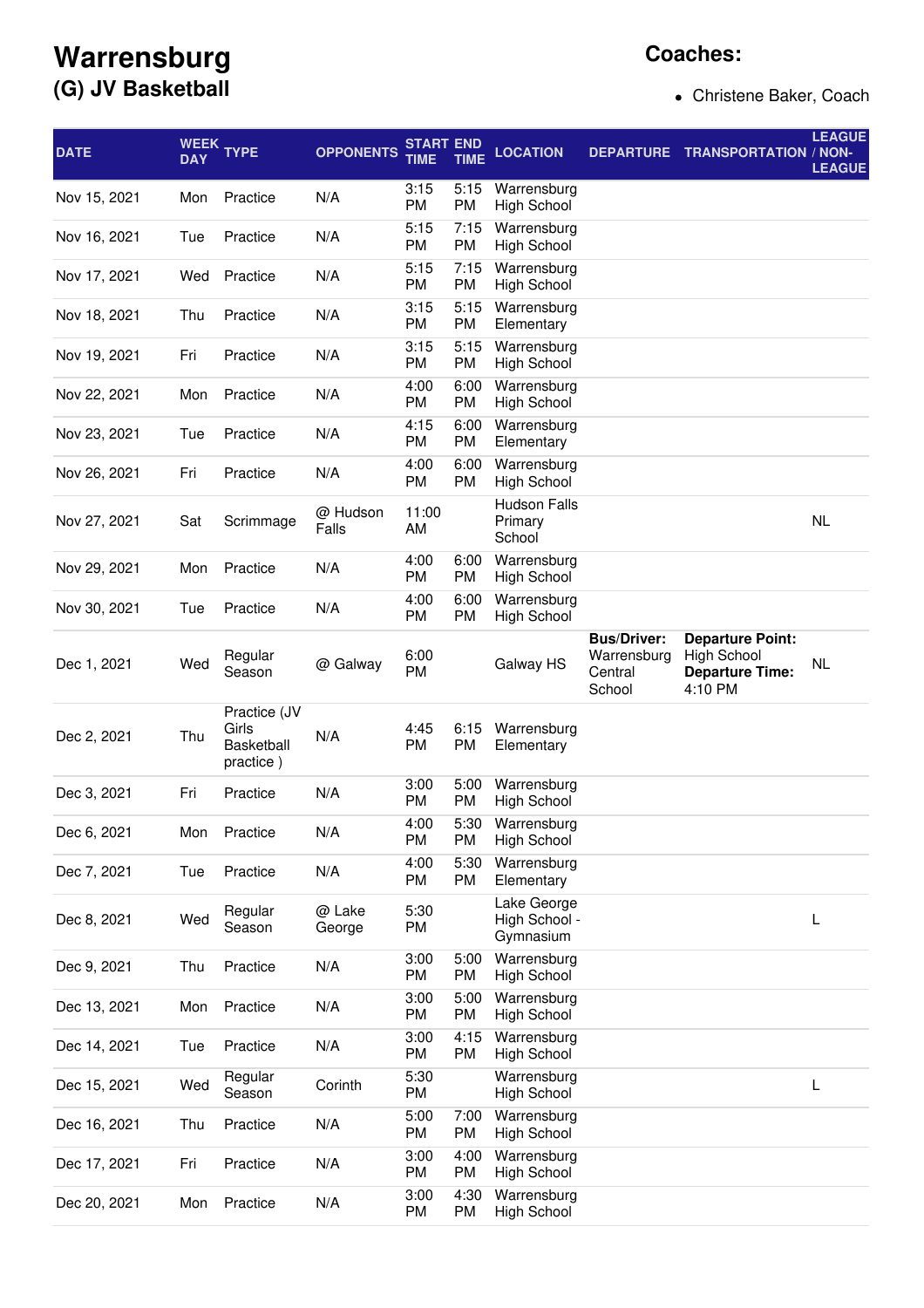| <b>DATE</b>               | <b>DAY</b> | WEEK TYPE                                               | <b>OPPONENTS</b>                        | <b>START END</b><br><b>TIME</b> | <b>TIME</b> | <b>LOCATION</b>                                 | <b>DEPARTURE</b> | <b>TRANSPORTATION / NON-</b> | <b>LEAGUE</b><br><b>LEAGUE</b> |
|---------------------------|------------|---------------------------------------------------------|-----------------------------------------|---------------------------------|-------------|-------------------------------------------------|------------------|------------------------------|--------------------------------|
| Dec 21, 2021              | Tue        | Practice                                                | N/A                                     | 5:30<br>PM                      | 7:00<br>PM  | Warrensburg<br><b>High School</b>               |                  |                              |                                |
| Dec 22, 2021              | Wed        | Regular<br>Season                                       | @ Salem                                 | 6:00<br>PM                      |             | HS Gym                                          |                  |                              | L                              |
| Dec 27, 2021              | Mon        | Practice (JV<br>Girls<br>Basketball<br>practice)        | N/A                                     | 8:30<br>AM                      | AM          | 10:30 Warrensburg<br><b>High School</b>         |                  |                              |                                |
| Dec 28, 2021              | Tue        | Practice (JV<br>Girls<br><b>Basketball</b><br>practice) | N/A                                     | 8:30<br>AM                      | AM          | 10:00 Warrensburg<br><b>High School</b>         |                  |                              |                                |
| Dec 29, 2021              | Wed        | Practice (JV<br>Girls<br><b>Basketball</b><br>practice) | N/A                                     | 8:30<br>AM                      | AM          | 10:00 Warrensburg<br><b>High School</b>         |                  |                              |                                |
| Jan 3, 2022               | Mon        | Practice                                                | N/A                                     | 4:00<br>PM                      | 5:30<br>PM  | Warrensburg<br><b>High School</b>               |                  |                              |                                |
| Jan 4, 2022               | Tue        | Practice (JV<br>Girls<br><b>Basketball</b><br>practice) | N/A                                     | 4:00<br>PM                      | 6:00<br>PM  | Warrensburg<br><b>High School</b>               |                  |                              |                                |
| Jan 5, 2022               | Wed        | Regular<br>Season                                       | Whitehall                               | 5:30<br>PM                      |             | Warrensburg<br><b>High School</b>               |                  |                              | L                              |
| Jan 6, 2022               | Thu        | Practice (JV<br>Girls<br><b>Basketball</b><br>practice) | N/A                                     | 3:00<br>PM                      | 4:00<br>PM  | Warrensburg<br><b>High School</b>               |                  |                              |                                |
| Jan 7, 2022               | Fri        | Regular<br>Season<br>34-37L                             | @ Hartford                              | 5:30<br>PM                      |             | <b>HCS Ella</b><br>Colvin<br>Gymnasium          |                  |                              | L                              |
| Jan 10, 2022              | Mon        | Regular<br>Season                                       | Galway                                  | 5:30<br>PM                      |             | Warrensburg<br><b>High School</b>               |                  |                              | <b>NL</b>                      |
| Jan 11, 2022              | Tue        | Regular<br>Season                                       | Lake George                             | 6:30<br>PM                      |             | Warrensburg<br>High School                      |                  |                              | L                              |
| Jan 13, 2022              | Thu        | Practice                                                | N/A                                     | 3:30<br>PM                      | 5:00<br>PM  | Warrensburg<br><b>High School</b>               |                  |                              |                                |
| POSTPONED Jan<br>17, 2022 | Mon        | Regular<br>Season                                       | @ Granville<br>(JV Girls<br>Basketball) | 4:00<br>PM                      |             | Granville High<br>School-<br>Senior High<br>Gym |                  |                              | L                              |
| Jan 18, 2022              | Tue        | Practice (JV<br>Girls<br><b>Basketball</b><br>practice) | N/A                                     | 4:00<br>PM                      | 5:30<br>PM  | Warrensburg<br><b>High School</b>               |                  |                              |                                |
| Jan 19, 2022              | Wed        | Regular<br>Season                                       | Cambridge                               | 5:30<br>PM                      |             | Warrensburg<br><b>High School</b>               |                  |                              | L                              |
| Jan 20, 2022              | Thu        | Practice (JV<br>Girls<br>Basketball<br>practice)        | N/A                                     | 4:30<br>PM                      | 6:00<br>PM  | Warrensburg<br><b>High School</b>               |                  |                              |                                |
| Jan 21, 2022              | Fri        | Regular<br>Season                                       | Corinth                                 | 6:00<br>PM                      |             | Warrensburg<br><b>High School</b>               |                  |                              | NL                             |
| Jan 24, 2022              | Mon        | Practice (JV<br>Girls<br>Basketball<br>practice)        | N/A                                     | 3:00<br>PM                      | 4:30<br>PM  | Warrensburg<br><b>High School</b>               |                  |                              |                                |
| Jan 26, 2022              | Wed        | Practice (JV<br>Girls<br>Basketball<br>practice)        | N/A                                     | 3:30<br>PM                      | 4:45<br>PM  | Warrensburg<br><b>High School</b>               |                  |                              |                                |